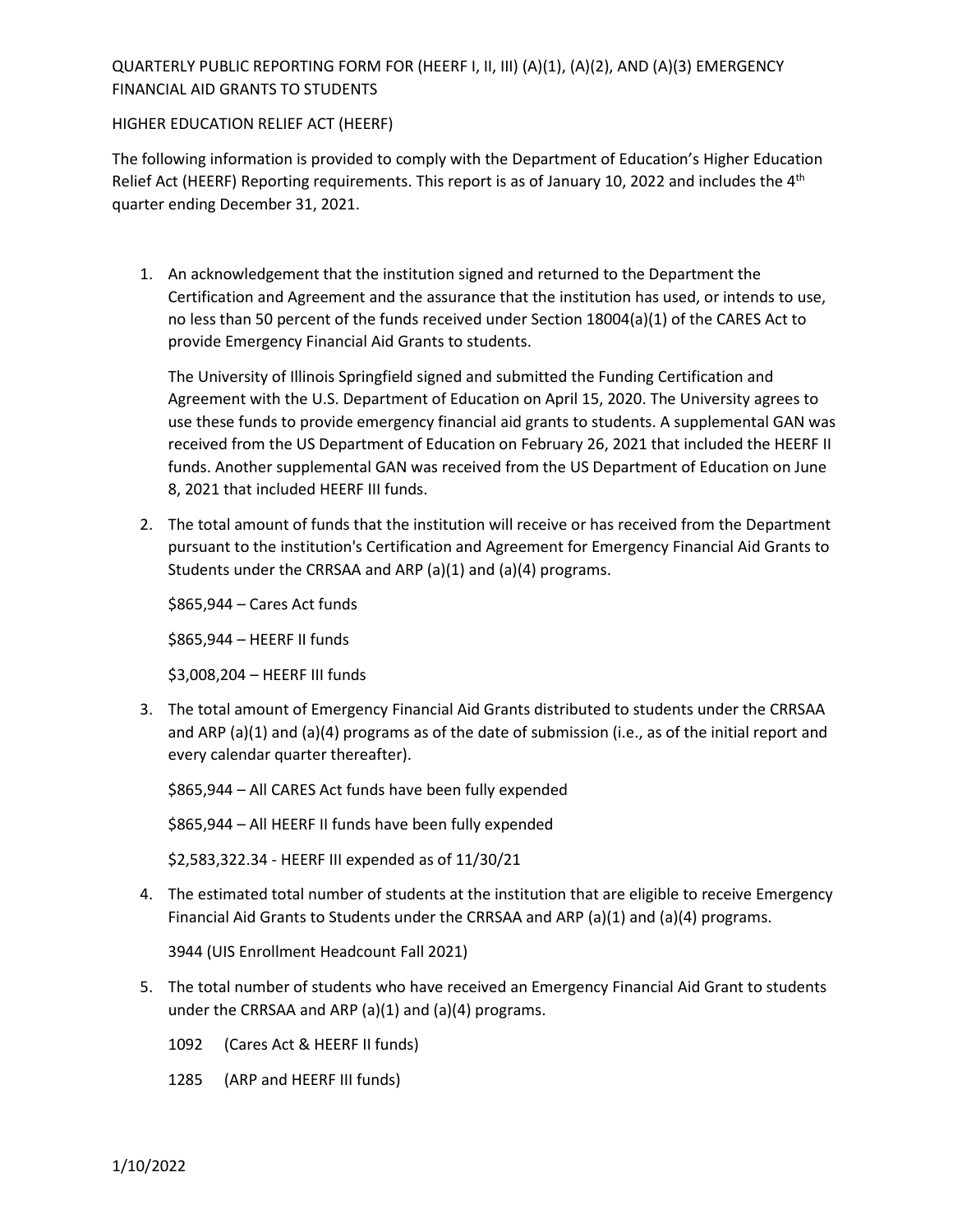QUARTERLY PUBLIC REPORTING FORM FOR (HEERF I, II, III) (A)(1), (A)(2), AND (A)(3) EMERGENCY FINANCIAL AID GRANTS TO STUDENTS

6. The method(s) used by the institution to determine which students receive Emergency Financial Aid Grants and how much they would receive under the CRRSAA and ARP (a)(1) and (a)(4) programs.

HEERF II emergency grant funds were awarded to undergraduate students who meet the following requirements:

- a. Enrolled Spring 2021
- b. FAFSA on file with an EFC < \$5,711 as of March 8, 2021 (Pell Eligible)
- c. Citizenship or eligible non-citizen status has been confirmed through the FAFSA application process - we also allowed for international as they were added as eligible.
- d. Award amounts will range based on EFC and may be supplemented by institutional funds based on funding availability
- e. EFC 0-5,711 (Pell eligible) Any remaining balance on Tuition if student approved and then \$1000 per student
- f. Eligibility of emergency grant funds for international, graduate and professional students was determined through an application process managed by the Graduate College. Award amounts for graduate and professional students were \$1000 until funding was expended. This was done on a first come first serve basis.

HEERF III emergency grant funds were awarded to undergraduate students who meet the following requirements:

- g. Enrolled in the Fall 2021 semester beyond the academic census date in an undergraduate program
- h. FAFSA on file with UIS as of  $11/17/2021$  with an EFC <\$9,000
- i. Award amounts for fall 2021 range based on EFC.
- j. EFC 0-5,846 (Pell eligible) \$2,000
- k. EFC 5,847-9,000 \$1,500 (includes RISE applicants)
- l. Enrolled in the Spring 2021 semester and received Federal Pell Grant, but did not receive a student grant during the HEERF II awarding - \$1,000
- m. Spring 2022 amounts, if any, will be determined based on funding availability.
- 7. Any instructions, directions, or guidance provided by the institution to students concerning the Emergency Financial Aid Grants.

Students were notified via email on November 18, 2021, if they are eligible for a HEERF III Emergency Grant and that the funds are forthcoming. Students who wish to have the funds applied directly to their student account at the university were given an option to elect to do so by November 24, 2021. After this time, the funds will be disbursed through the University Bursar, either directly to students or to their account, if they elected.